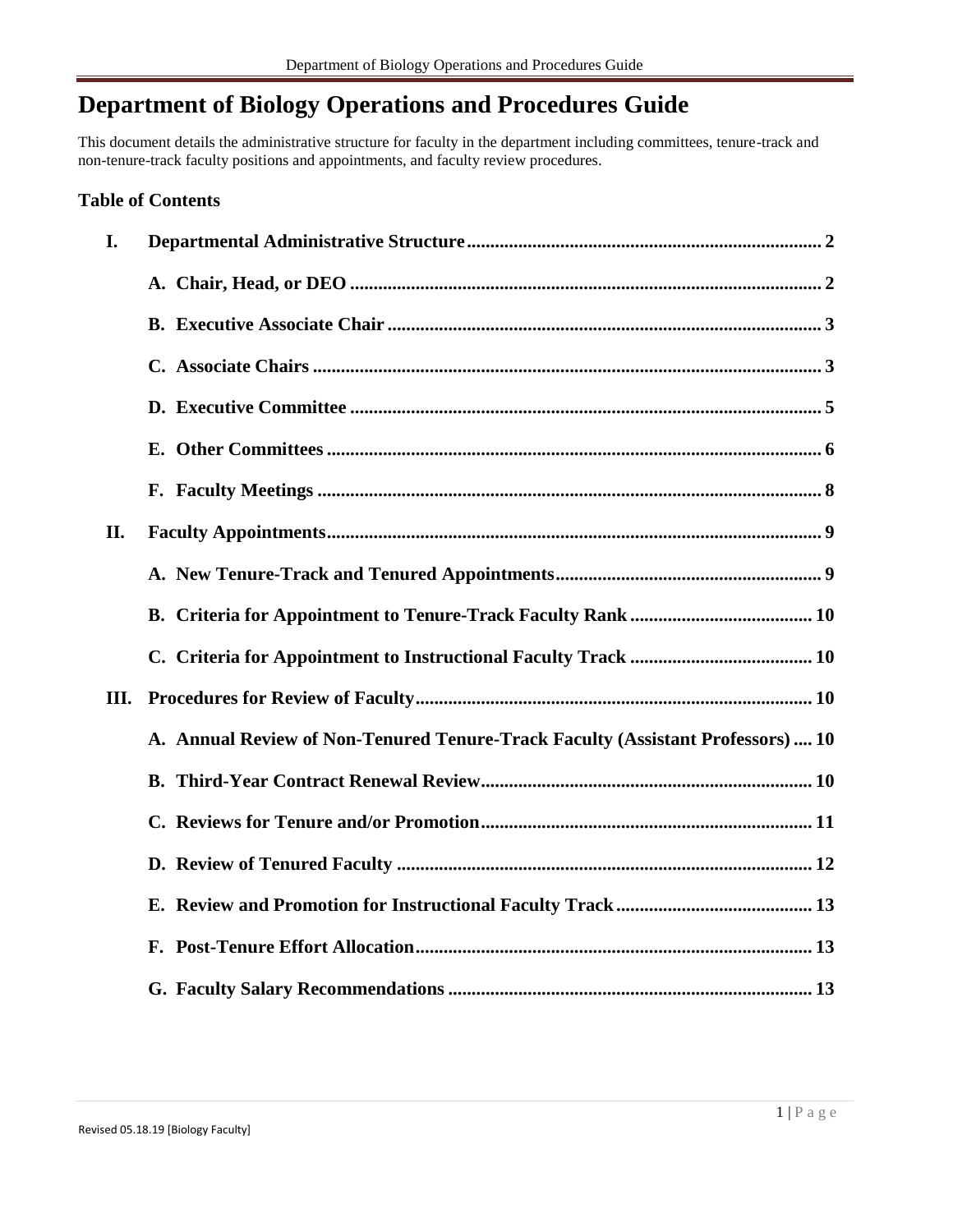# **I. Departmental Administrative Structure**

# **A. Chair/DEO**

## **Selection and Term**

The Department Chair or Department Executive Officer [DEO] shall be appointed by the Dean of the College of Liberal Arts and Sciences, after consultation with the members of the Department faculty and with other persons the Dean may regard as appropriate. The Dean shall specify the term of the Chair/DEO at the time of appointment. If the Chair/DEO is to be selected internally, one or more faculty meetings may be held, with the ultimate goal of informing the Dean of the Faculty's preference expressed through a secret ballot. A faculty recommendation regarding the term may be presented to the Dean at the time of balloting. However, the length of the term is ultimately determined by the Dean. The Chair/DEO is eligible for re-appointment by the Dean.

## **Duties**

The DEO has general executive responsibility for all aspects of the Departmental enterprise, and is an exofficio member of all Department committees. While the DEO is accountable on all matters to the Collegiate Dean and to the Central Administration of the University, he or she is also responsible for implementing actions taken by the faculty. Responsibilities include, but are not limited to:

- Continuing critical review of Departmental objectives, programs, and priorities; analysis of the extent to which objectives are being achieved; initiation or review of proposals for changes in objectives, programs, and priorities.
- Allocation of existing financial resources; developing short-term and long-range budget proposals.
- Development of faculty personnel plans; preparing general and specific guidelines related to the recruitment of faculty members; monitoring the actual conduct of recruiting efforts; making recommendations to the Collegiate Dean regarding faculty appointments.
- Implementation of curricular needs through faculty teaching assignments.
- Implementation of established procedures for evaluating faculty; supervising the conduct of evaluations by appropriate faculty groups; providing feedback to individual faculty under evaluation; recommending to the Dean reappointment, termination, and promotion actions.
- Development and implementation of plans to maintain the vitality of the faculty, to stimulate their scholarly activity and development, and to maximize their contribution to the Department, to the College, to the University, to the profession, and to society generally.
- Allocation of space and facilities; developing proposals regarding modification, reassignment or expansion of space and facilities, and formulating space and facilitiesrequests.
- Nomination or assignment of faculty members to particular committees and other Departmental duties.
- Implementation of policies regarding appointments of adjunct faculty, postdoctoral students, visiting scholars, research associates, visiting professors, etc.
- Maintenance of a continuing review of Departmental needs for staff personnel; supervising the selection, assignment, and evaluation of staff members.
- Responding to, or seeing to the appropriate disposition of, proposals or requests that arise from individuals or groups within the Department or from outside agencies.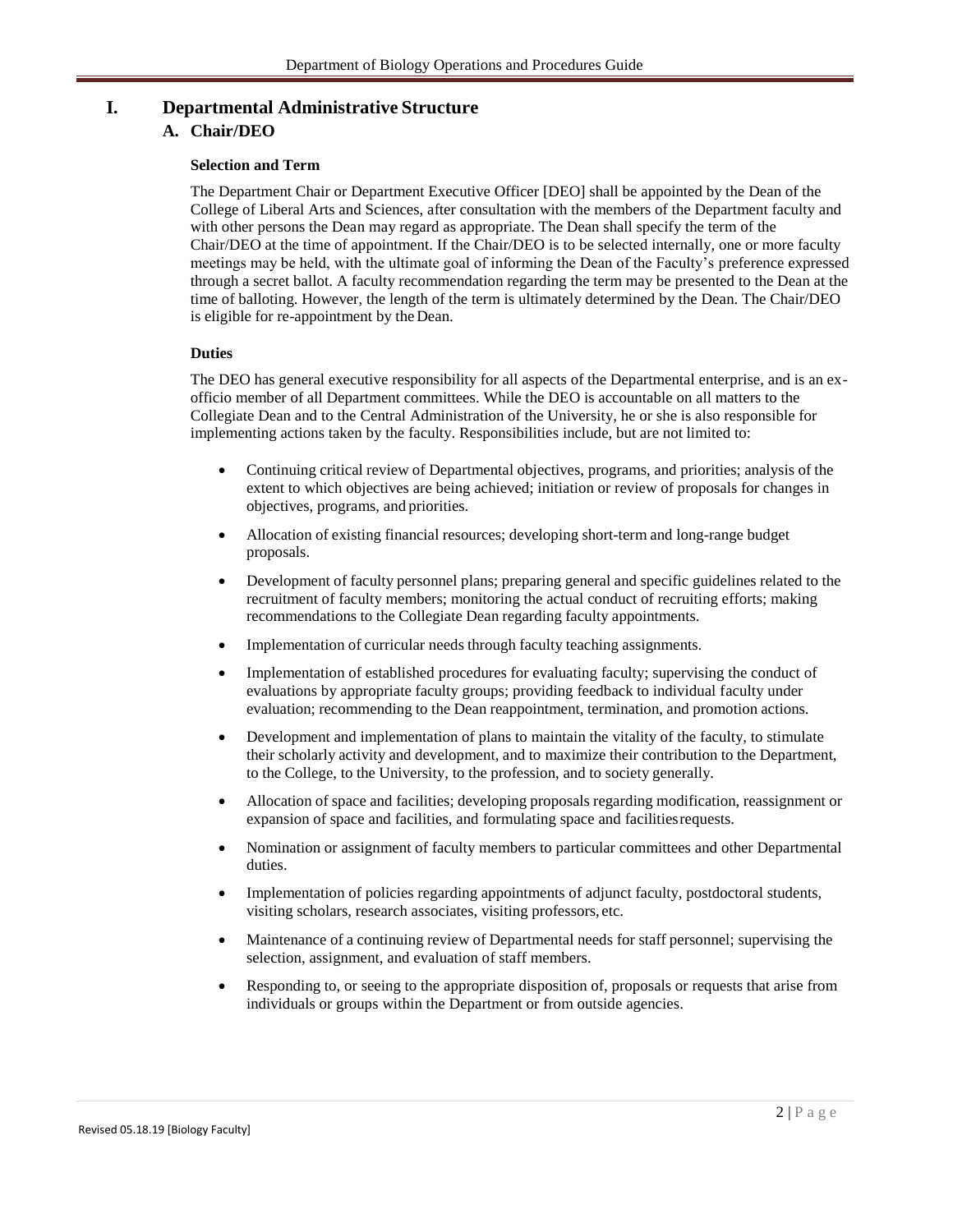- Establishment of agendas for faculty meetings; chairing Faculty and Executive Committee meetings. Distribution of reports, minutes, memoranda, etc. to provide adequate information for discussion.
- Meet on a regular basis with the Administrative Executive Committee consisting of the Executive Associate Chair and the Associate Chairs.
- Maintenance of Departmental records and files.
- Supervision of the security of personnel, facilities, and equipment.

# <span id="page-2-0"></span>**B. Executive Associate Chair**

This position is understood to be an opportunity for leadership development of senior faculty from within the Department's ranks. The Executive Associate Chair is appointed by the DEO. The length of the term of appointment is determined by the DEO but is expected to be 1-2 years.

The Executive Associate Chair will serve as ex-officio member of the Executive Committee attending all meetings except for the purposes of annual salary determination.

The Executive Associate Chair will participate in the Administrative Executive Committee meetings with the DEO.

The Executive Associate Chair will serve as acting DEO and assume limited administrative responsibility in the DEO's absence. The DEO may assign duties or responsibilities as necessary to facilitate the Department's operation.

## **C. Associate Chairs**

Two Associate Chairs are appointed by the DEO. At the DEO's discretion, he or she may consult with the elected members of the Executive Committee before making his/her final selection.

Associate Chairs will participate in all decisions made by the Executive Committee [see Part D of this section] except the evaluation of faculty for purposes of annual salary determination.

Associate Chairs will participate in the Administrative Executive Committee meetings with the DEO.

An assistant to each of the Associate Chairs may be chosen by the DEO in consultation with the Associate Chair. The assistant becomes the Associate Chair Designate and may assume the duties of the Associate Chair in his/her absence, including participation in Executive Committee meetings.

#### **Graduate Program**

One Associate Chair for Graduate Education will be responsible for administration of the graduate program and will act as Graduate Program Director/Director of Graduate Studies (DGS). The DGS will coordinate activities related to graduate recruiting, admissions, and curriculum, as well as supervise, monitor, and coordinate the activities of the staff Graduate Program Coordinator. The DEO may assign duties as necessary to facilitate the program's operation but specific duties and responsibilities are listed below:

- Lead the Graduate Affairs Committee (GAC) in overseeing, developing, and revising the graduate curriculum, course offerings, and degree requirements.
- Serve as ex-Officio member of the Graduate Recruiting and Admissions Committee (GRAC).
- Serve on the Executive Committee as a member of the Administrative Executive Committee.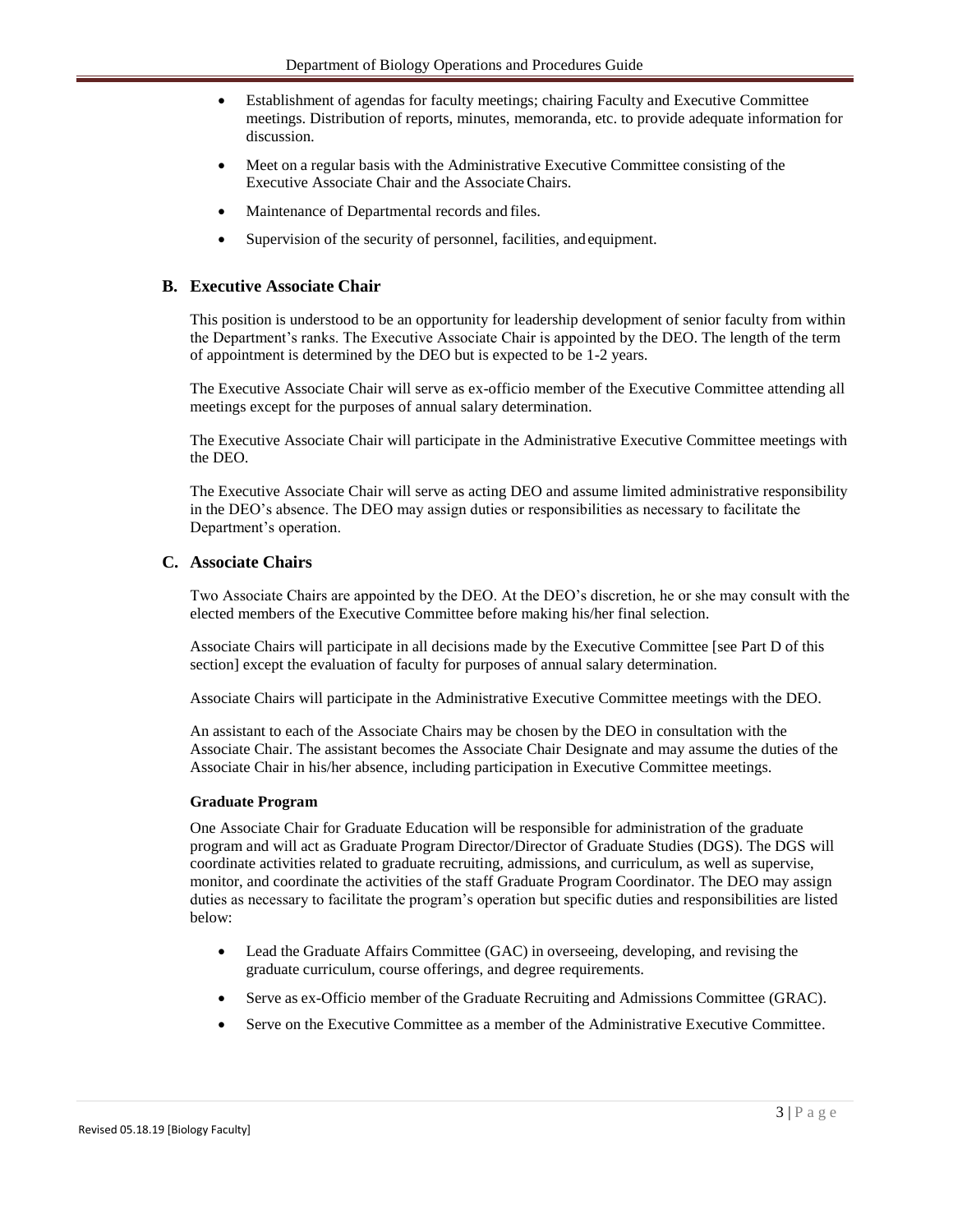- Approve the Graduate Recruiting and Admissions Committee's development of the forms and content of published materials relating to the graduate program (University Catalog copy, recruitment materials, graduate teaching assistants, etc.). The Graduate Program Coordinator ensures that all graduate students are aware of the content of these materials.
- In cooperation with the Graduate Program Coordinator, develop and implement policies and procedures for evaluating student performance, monitoring progress toward the degree, and renewing financial aid. Also, coordinate departmental nominations of students for College and University awards (i.e. Graduate College Fellowships, DC Spriestersbach Dissertation Award).
- Coordinate the formation of plans of study for each student and receive petitions for exceptions to requirements.
- In cooperation with the Graduate Program Coordinator, serve as primary advisor for new students who have not yet chosen an advisor.
- Meet regularly with the Graduate Program Coordinator and the Department Administrator to coordinate human resource and other departmental administration issues with regard to graduate students.
- Along with the Graduate Program Coordinator, coordinate graduate student seminar presentations (i.e. Monday student seminar series).
- Handle graduate student problems and complaints.

# **Undergraduate Program**

The second Associate Chair will be responsible for administration of the Undergraduate Program and will serve as Director of Undergraduate Studies. He or she will coordinate activities related to undergraduates. The Director of Undergraduate Studies will supervise, monitor and coordinate the activities of the staff Senior Academic Advisor. Specific duties are listed below. The DEO may assign other duties as necessary to facilitate the program's operation. The Director of Undergraduate Studies will:

- Conduct the annual and three-year reviews of Lecturers and Chair the Departmental Advancement Committee for advancement to Senior Lecturer.
- Lead the Undergraduate Enrollment Management and Curriculum Committee in reviewing/revising the undergraduate curriculum. In cooperation with the Undergraduate Enrollment Management and CurriculumCommittee.
- Prepare the annual report on outcomes assessment of the undergraduate major.
- In cooperation with the Senior Academic Advisor, implement policies on requirements for the departmental majors, including decisions (and communications with the Registrar's Office and students) on transfer courses, course substitutions, and waivers of requirements for good academic reason.
- Oversee the development or revision of printed and web-based materials (University Catalog copy, degree requirements, the department's undergraduate student handbook, etc.) for undergraduate majors in the department.
- Oversee the assignment of new majors to faculty advisors by the Senior Academic Advisor.
- In cooperation with the Undergraduate Honors Program Advisor and the Senior Academic Advisor, make recommendations to the Chair for undergraduate recognition and/or awards.
- Advise the Chair on undergraduate student problems, complaints, and cases of student academic misconduct (plagiarism, cheating) brought by faculty.
- Maintain communication with other academic departments and with offices throughout the University that serve undergraduate students.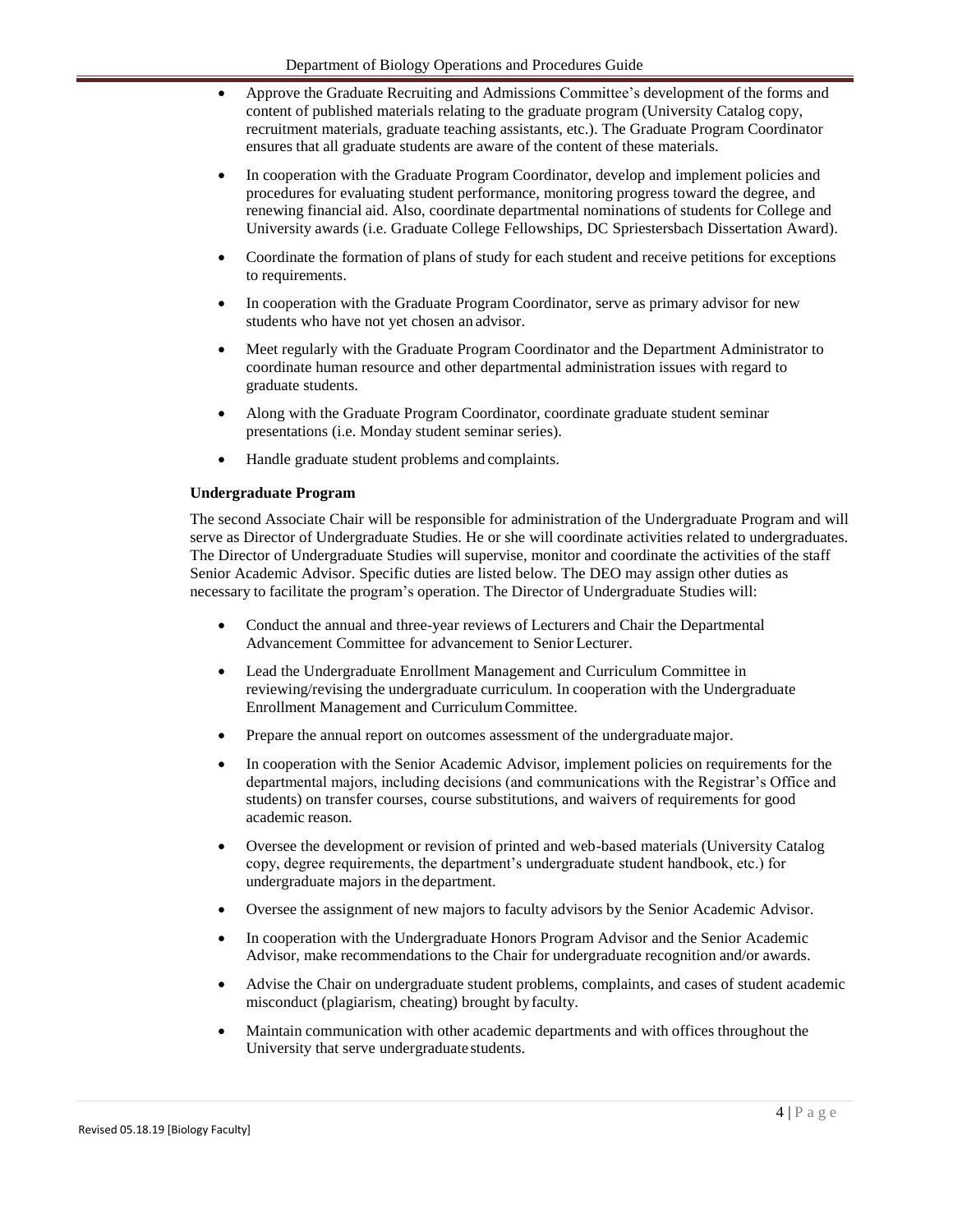# **D. Executive Committee**

#### **Elected Members**

Four tenured faculty members are elected to the Executive Committee for overlapping three-year terms that begin July 1 of the year in which they are elected. For purposes of the election, the faculty whom they represent is divided into four groups: Cell/Development, Evolution, Genetics, and Neurobiology. Faculty members choose a primary group to affiliate with. When a vacancy arises, the appropriate group selects nominee(s) for the faculty at large to vote on. The nominee must be a tenured faculty member. The vote can be by electronic means that assures confidentiality. A simple majority of those voting determines the outcome of the election. Authority to break a tie vote rests with the Administrative Executive Committee, consisting of the two Associate Chairs, the Executive Associate Chair, and the DEO.

When a temporary vacancy arises, for example, because a faculty member is on leave, a temporary replacement is elected according to procedures outlined in the paragraph above. When a faculty member resigns from the Executive Committee, a replacement to fill out the unexpired term is chosen in the same way. Although there is no limit to the number of times a tenured faculty member may be elected to the Executive Committee, at least one three-year gap must exist after two consecutive terms have been served.

## **Responsibilities**

The Executive Committee has the following duties. The Chair may assign other duties as necessary:

- Advise the Chair on curricular needs associated with specific tracks in the undergraduate and graduate majors.
- Advise the Chair on research needs associated with the specific area of representation. Examples are the need for particular common equipment or the need to adjust teaching loads to enhance the research goals of individuals within the group or the group as a whole.
- Elected representatives are expected to communicate with their group, informing them of Executive Committee discussions, except those of a confidential nature, and provide feedback to the DEO prior to the faculty meeting.
- Elected representatives, along with the Chair, evaluate faculty performance for purposes of the annual salary adjustments. In addition, they will serve in an advisory role to the DEO for the annual review of tenured faculty.
- In consultation with the Chair, determine Evelyn Hart Watson and Cone Graduate Scholars.
- The Executive Committee members may advise the Chair on department policy, long-range planning, budgets, expenditures, personnel, interactions with other segments of the University community, and special situations requiring administrative action.
- Make recommendations for nominations for College and University awards for excellence in teaching, research, and/or service.

#### **Participation**

The Executive Committee should meet a minimum of once per month during the academic year to advise the Chair and may bring matters requiring departmental attention to the Chair. Such matters can be discussed by the Committee and, if appropriate, may be placed on the agenda for action by the full faculty.

Meetings will be scheduled by the Chair. Committee members should be notified by email at least one week prior to the meeting.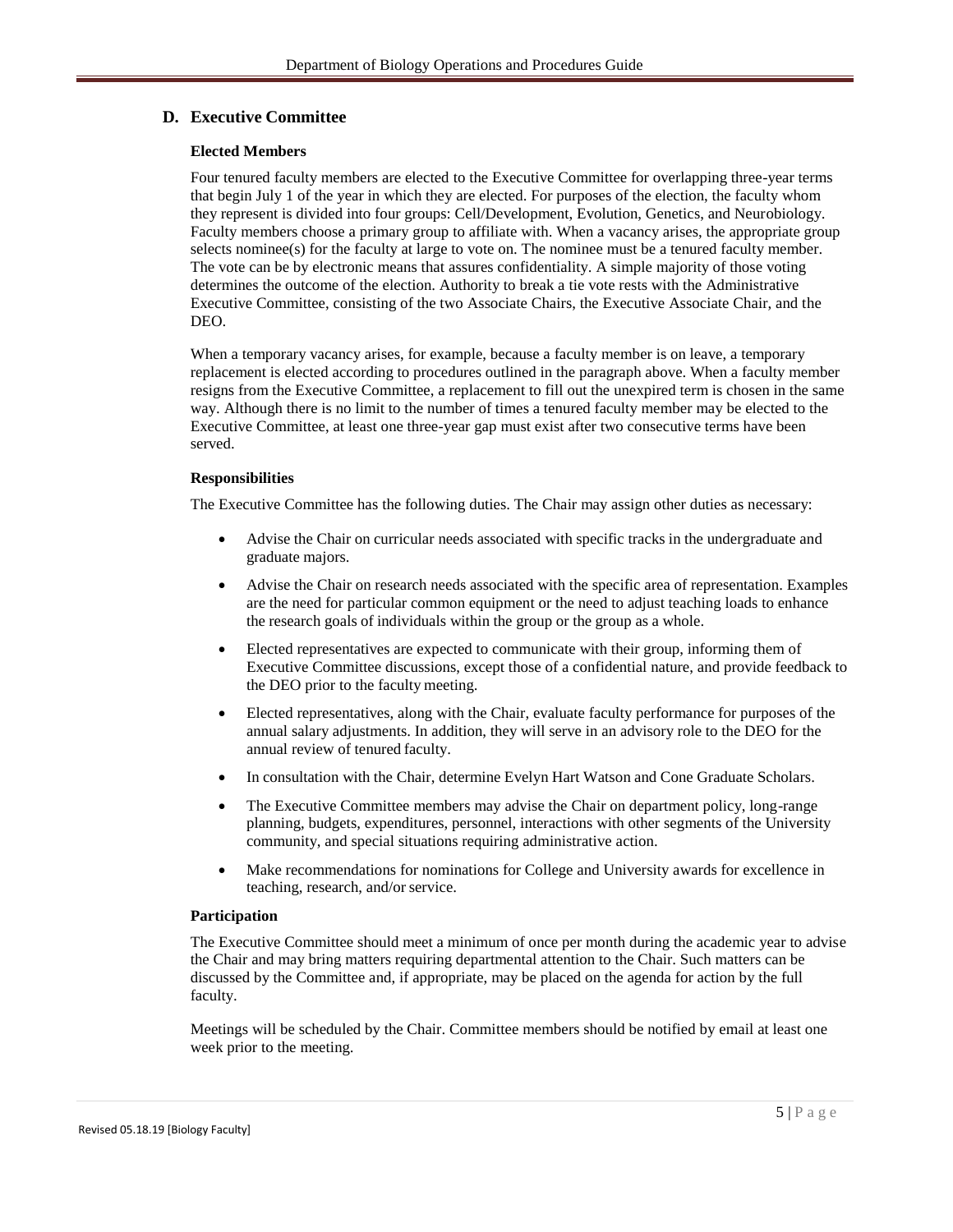The Chair is responsible for conducting the Executive Committee meetings. His or her role is to facilitate orderly and open discussion of the agenda items.

In the event an elected representative is unable to attend a regularly scheduled Executive Committee meeting, he or she may designate a delegate from the group to attend in his or her place.

Associate Chairs routinely attend Executive Committee meetings and have all the rights and privileges of the elected members, except for participation in the yearly faculty salary reviews. Associate Chairs cannot be elected to serve as group representatives.

The Departmental Administrator and the Assistant to the DEO will attend the meetings of the Executive Committee and can bring matters relating to the administration of the department to the attention of the Committee.

Meetings of the Executive Committee are generally closed meetings. However, faculty may request attendance in the event they wish to present an issue directly to the Committee. The Chair may also request that a faculty member attend and report to the Committee or provide additional information regarding an issue being addressed. Summaries of these meetings will be distributed to all department faculty.

## **E. Other Committees**

Other committees may be created by the Chair, at the recommendation of the Executive Committee, or at the Chair's discretion, as specific needs dictate. The department committees listed below are not all inclusive, but are representative of committees currently active or routinely appointed. Service will be limited to no more than two departmental committee assignments in any given year, except as ad hoc member or teaching evaluator. Faculty will serve on their assigned committees for a three year rotation period. Extenuating circumstances may dictate a longer rotation period.

#### **Graduate Affairs Committee (GAC)**

Membership in the GAC will consist of Graduate Faculty, primarily associate and full professors. The GAC is responsible for:

- Monitoring graduate curricula and proposing changes when necessary. Monitoring progress of graduate students in meeting degree requirements.
- Monitoring faculty sponsors' annual written reports on graduate student progress.
- Administering the research rotation program and assuring that faculty submit reports on students' performance in rotations.
- Attend rotation seminars.
- Administering the Qualifying Exam to first-year graduate students and soliciting questions from faculty to maintain a question bank.
- Hearing student appeals and advising the Chair on those appeals.
- Monitoring all aspects of student welfare.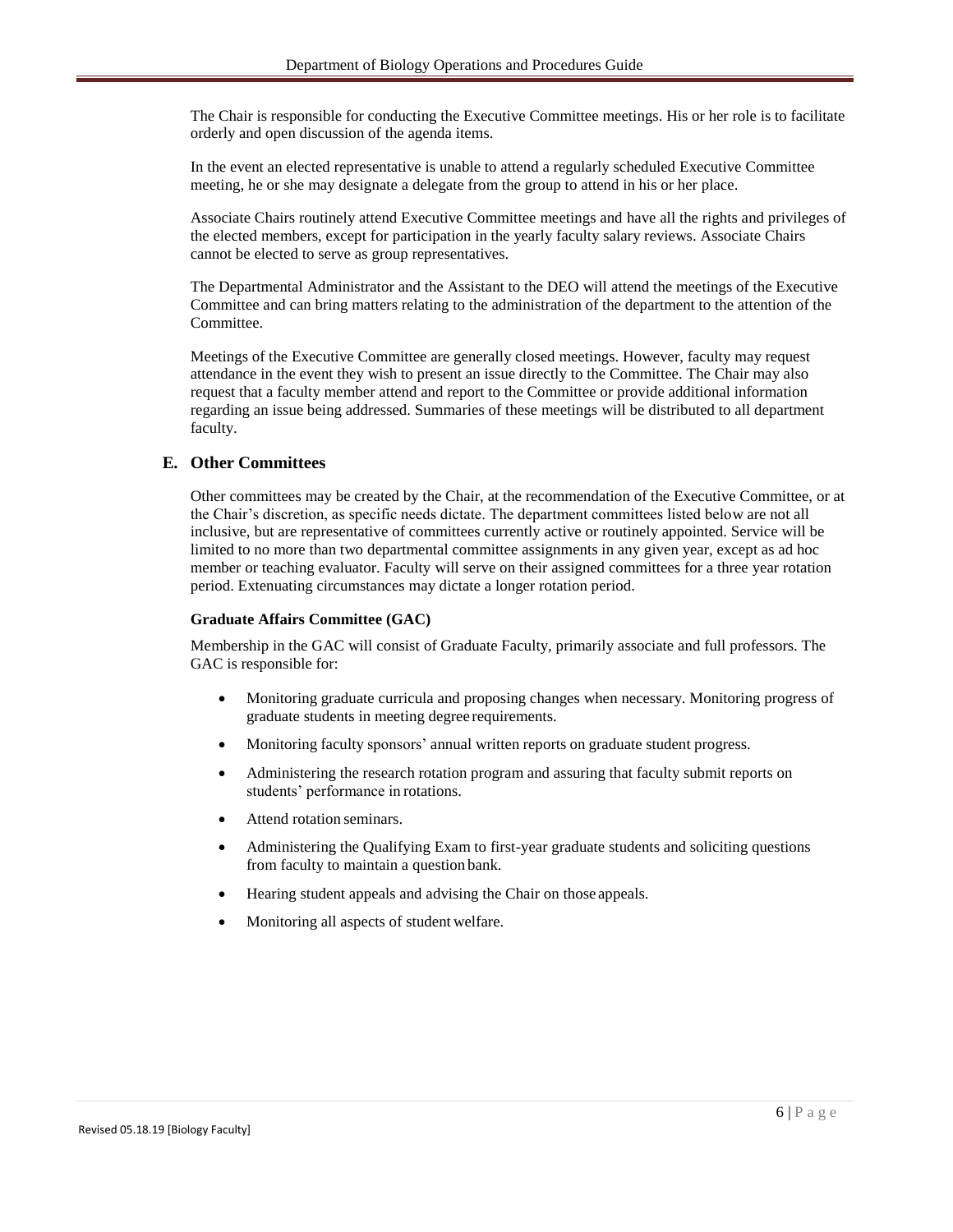#### **Graduate Recruiting and Admissions Committee (GRAC)**

Membership in the GRAC will consist of Graduate Faculty, with an emphasis on assistant professors, and one graduate student representative. The GRAC is responsible for:

- Evaluating all prospective applicants to determine acceptability to the graduate program.
- Conducting and hosting on- and off-campus interview events for prospective graduate students.
- Participating in efforts designed to recruit graduate students, including external programs.
- Developing and modifying the departmental website to enhance its effectiveness as a graduate student recruiting tool.

#### **Undergraduate Enrollment Management and Curriculum Committee**

Membership in the UEMCC will consist of the Director of Undergraduate Studies, four Faculty appointed by the DEO, including at least one Instructional Track faculty, the Senior Academic Advisor, and the Honors Advisor. Ad hoc members of the committee consist of the Academic Services Coordinator and the Marketing and Outreach Coordinator. The Director of Undergraduate Studies will serve as Chair of the committee. The UEMCC is responsible for:

- Assessing, reviewing, and updating the curriculum toward the goal of maximizing its effectiveness in meeting clearly stated objectives of the undergraduate majors offered by the department.
- Providing oversight and guidance on course offerings, teaching effectiveness, and course evaluations.
- Maintaining processes for engaging prospective and current undergraduate students through open forums, departmental visits, Hawkeye Visit Days, and other events coordinated by CLAS and/or Admissions.
- Engaging with undergraduate organizations and living and learning communities.
- Evaluating spaces used for instruction and providing guidance for requests to modify teaching spaces.
- Monitoring undergraduate enrollments in courses and majors.
- Soliciting applications for and selecting recipients of undergraduate awards and scholarships.

#### **Promotion and Tenure Review Committee**

The Promotion and Tenure Review Committee is charged with performing the reviews and writing the summaries of teaching, research, and service for all candidates eligible for promotion prior to the Department Consulting Group meeting. Membership consists of three full professors who serve as the standing committee for all candidates. An ad hoc "expert" is appointed by the DEO for each candidate to be an active member of the committee for purposes of preparing the summary of that faculty member's research accomplishments. In extenuating circumstances, it may be necessary to appoint additional faculty as ad hoc for the purpose of preparing teaching or service summaries. The ad hoc must be a tenured faculty member above the rank of the candidate seeking promotion. The DEO appoints the Chair of the Promotion and Tenure Committee. The Chair of the Promotion and Tenure Committee conducts the Department Consulting Group meeting.

The charge and procedures for this committee are outlined in the [CLAS/UI Procedures for](http://www.clas.uiowa.edu/faculty/faculty-appointments-review-clasui-procedures-promotion-and-tenure-decision-making) Promotion and [Tenure Review.](http://www.clas.uiowa.edu/faculty/faculty-appointments-review-clasui-procedures-promotion-and-tenure-decision-making)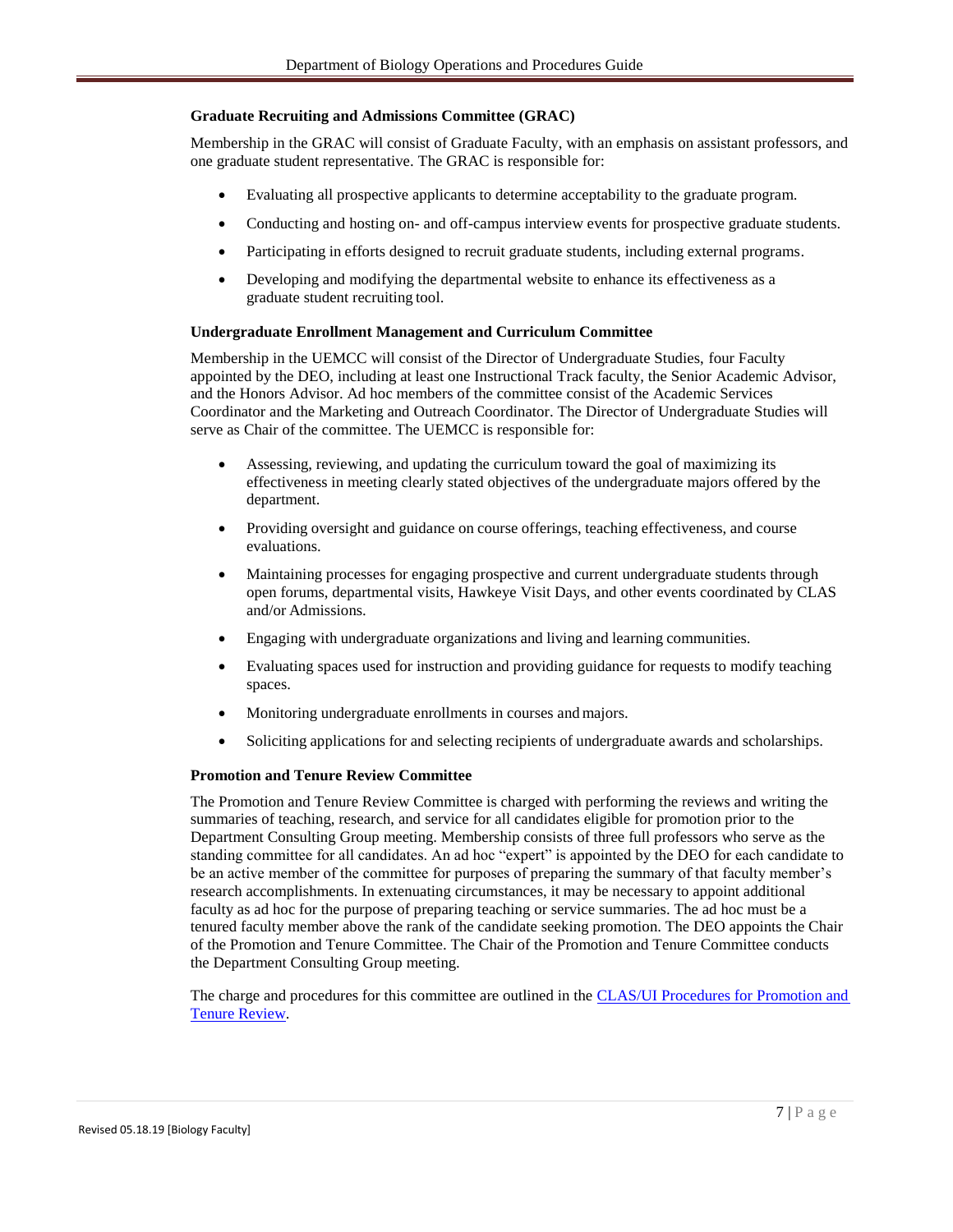#### **Third-Year Review Committee**

Membership consists of at least two associate or full professors who serve as the core committee for all candidates. The DEO appoints the Chair of the Third-Year Review Committee. The Third-Year Review Committee is charged with conducting evaluations of teaching and writing the summaries of teaching, research, and service prior to the Department Consulting Group meeting. An ad hoc is appointed by the DEO for each candidate for the purposes of preparing the summary of that faculty member's research. The Chair of the committee conducts the Department Consulting Group meeting.

# **Post-Tenure Review Committee [for Five-Year Review]**

Membership consists of at least two faculty at or above the rank of the faculty member under review. The DEO, in consultation with the faculty member under review, selects the members of the committee. The DEO appoints the Chair of the committee. The Post-Tenure Review Committee is charged with conducting an evaluation of teaching and submitting a summary assessment to the DEO.

## **Instructional Track Review and Promotion Committee**

The Director of Undergraduate Studies will be responsible for conducting annual and three-year reviews of Lecturers as well as five-year reviews of Associate Professors of Instruction and Full Professors of Instruction. He or she may enlist other faculty to assist in the reviews, if necessary.

Reviews for promotion to Associate Professor of Instruction or Professor of Instruction are conducted by a Departmental Advancement Committee consisting of the Director of Undergraduate Studies and at least three other members of the faculty eligible to vote on the decision. Instructional track faculty above the rank of the candidate seeking promotion and all tenured faculty are eligible to participate in the advancement and decision-making process, including by attending and voting in the Department Consulting Group meeting. The Director of Undergraduate Studies serves as Chair of the committee and conducts the Department Consulting Group meeting.

#### **Seminar Committee**

The Seminar Committee consists of three faculty appointed by the DEO, one serving as past chair, one as current chair, and one as future chair. The committee will rotate in a coordinated fashion through the four tracks, with a new member coming from a track that had not been represented previously. The committee will arrange invitation of speakers for the department's Friday seminar series. An effort will be made to select a Harold Beams Lecturer as part of the spring semester list of invited speakers. The chair of the Seminar Committee will interact with the graduate students to select the Raymond Fong speaker.

# **F. Faculty Meetings**

#### **Participation**

Most faculty meetings are open to all members of the Department of Biology, including staff, students and postdoctoral scholars/fellows, except where personnel decisions are to be made, in which case only those with voting rights may attend. Faculty meetings will ordinarily be scheduled by the Chair on a monthly basis during the academic year. The Chair approves all items placed on the agenda. Faculty members should be notified by email at least one week prior to the meeting. The Chair is responsible for conducting the faculty meetings. His or her role is to facilitate orderly and open discussion of agenda items.

The Department Administrator and Assistant to the Chair will attend all general faculty meetings.

# **Matters for Consideration in General Faculty Meetings**

- Final determination of graduate and undergraduate curricula and/or degree requirements.
- Revision of established department procedures or administrative structure (e.g. structure of the Executive Committee)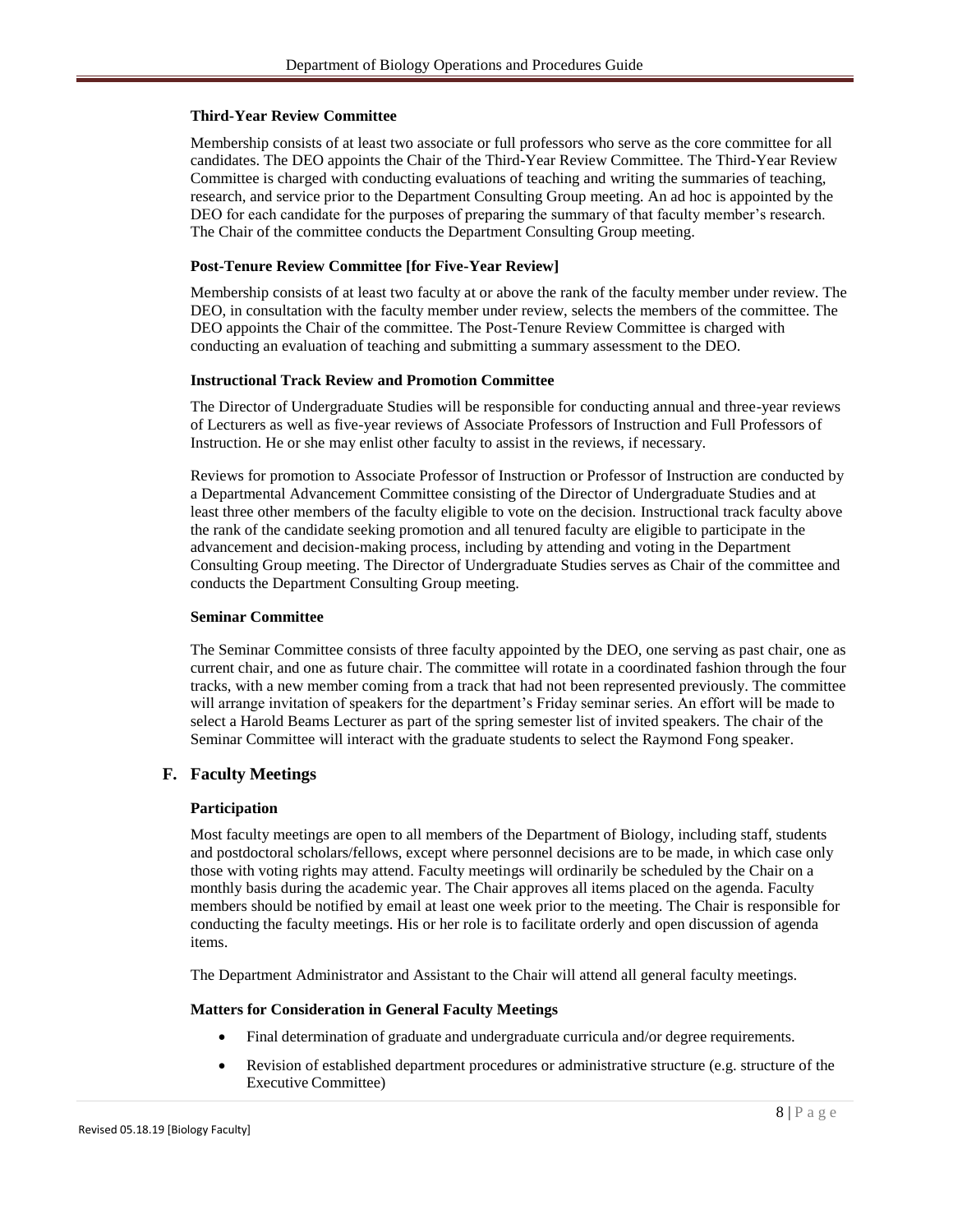- Responding to requests for advice from the Chair.
- Expressing opinions on matters requiring a departmental response to an action of the College or Central Administration.

#### **Voting On Issues**

Instructional track, tenure-track, and tenured faculty with budgeted appointments in the department are eligible to vote on all issues, but should abstain from voting in the event of a conflict-of-interest. Eligibility of faculty to vote on promotion and hiring issues is outlined in sections I. E. and II.A but for additional details, see CLAS Faculty Appointments & Review - Department-level Procedures and [Procedures for Instructional-Track Promotion.](https://clas.uiowa.edu/faculty/faculty-appointments-review-clasui-procedures-instructional-track-promotion) Zero-time joint appointees, adjunct faculty, and visiting faculty are not eligible to vote in faculty meetings. Faculty members may submit written or email proxies to the Chair prior to the meeting.

A quorum consists of one more than half of the faculty eligible to vote; action can also be taken by a smaller group attending a scheduled faculty meeting if the number of positive votes exceeds the majority that would have been required if a quorum were present.

Some issues may be decided by e-mail ballot or other electronic means. Approval of an action by e-mail or electronic means requires a majority vote providing the number of positive votes exceeds the number that would be required for a majority if one more than half the eligible faculty voted.

# **II. Faculty Appointments**

## **A. New Tenure-Track and Tenured Appointments**

#### **Recruitment**

After receiving input from faculty, the DEO formulates a prioritized hiring plan that reflects planning initiatives and anticipated faculty losses over a three-to-five-year period. The DEO may revise the plan whenever there is a change that affects the department's priorities. Proposals for new faculty searches are based on the most current hiring plan.

Proposals for a new faculty search are submitted for approval to the Dean of the College of Liberal Arts and Sciences.

#### **Formation of the Search Committee**

After approval, the DEO appoints an ad hoc recruiting committee. The committee is responsible for reviewing applications, including letters of recommendation, and developing a short list of desirable candidates. When the position(s) has/have been filled, the ad hoc recruiting committee ceases to exist.

#### **Interviewing Candidates**

The recruiting committee, in consultation with the DEO, selects the most desirable candidates. The request to interview must be submitted to the Dean of the College of Liberal Arts for approval before invitations can be extended.

#### **Making an Offer**

Following campus interviews, the search committee drafts a report for discussion by the tenure-track faculty. The report will discuss the acceptability of each candidate for an offer of appointment and will rank the acceptable candidates.

In the DCG meeting:

(a) For each candidate in succession, a vote is taken on the acceptability of that candidate for an offer of appointment. The search committee chair, or designated member, will begin the discussion by summarizing the committee's assessment of the acceptability of the candidate. Discussion will be followed by a vote on whether an offer will be made to that candidate if a more highly ranked candidate does not accept an offer. Acceptability for an offer of appointment requires a two-thirds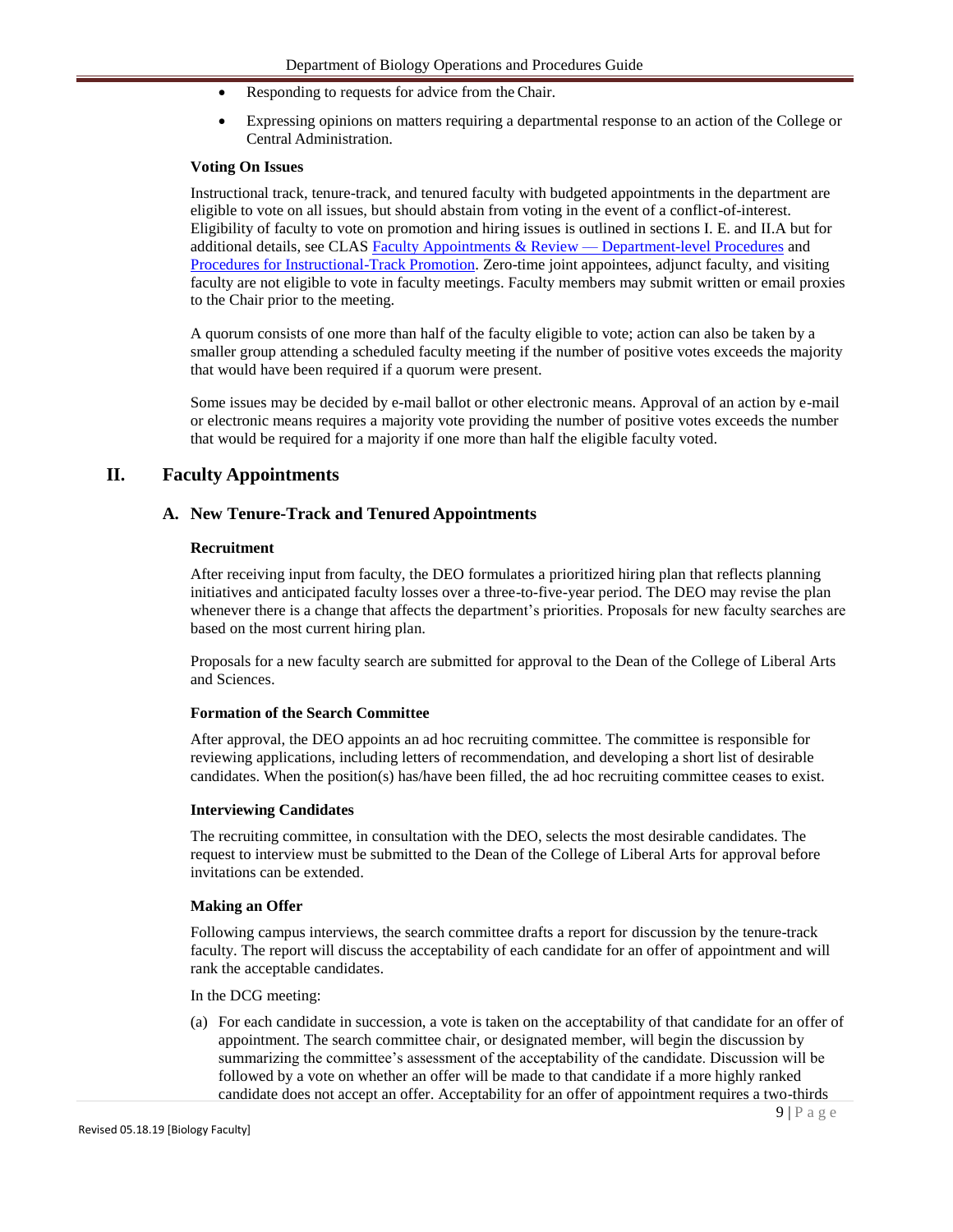affirmative vote of the tenure-track faculty.

- (b) Following votes on the acceptability of each candidate, ranking will be determined to provide the order in which the department executive officer will present candidates to the Dean of the College. This will begin with the committee chair proposing the adoption of the search committee's ranking of the candidates and explaining the rationale for the ranking. Discussion of ranking will be followed by a vote. Should the proposed ranking fail to achieve a two-thirds affirmative vote, the meeting chair will propose an alternative ranking for discussion. Additional discussion will be followed by a second vote. Should this second proposed ranking fail to achieve a two-thirds affirmative vote of those voting and if there are more than two acceptable candidates, the meeting chair will propose a third alternative ranking for discussion.
- (c) Should the third proposed ranking fail to achieve a two-thirds affirmative vote of those voting, the ranking proposed in the committee report will be adopted.
- (d) Votes on all motions related to faculty hiring are conducted by secret ballot.

## **B. Criteria for Appointment to Tenure-Track Faculty Rank**

Please refer to the Biology [Faculty](http://www.clas.uiowa.edu/faculty/faculty-appointments-review) Assessment, Promotion, and Review policy or the Faculty [Appointments & Review p](http://www.clas.uiowa.edu/faculty/faculty-appointments-review)age on the CLAS website.

## **C. Criteria for Appointment to Instructional Faculty Tracks**

Instructional track faculty positions (Lecturer, Associate Professor of Instruction, and Professor of Instruction) are renewable, academic-year, non-tenure track faculty appointments. The responsibilities of Instructional Faculty in the Department include the administration and instruction of all or part(s) of undergraduate course(s) in biology, development / revision of curricula, and service at the departmental or collegiate level at a degree commensurate with the faculty member's rank. Appointment to the position of Lecturer requires an advanced degree [such as PhD or the equivalent]. Recruitment of Lecturers is subject to affirmative action procedures. Procedures for promotion of Lecturers to Associate Professor of Instruction and Professor of Instruction are described in section III. E. Please refer to the Department of Biology Review and Promotion for Instructional Faculty Track policy and the [Faculty Appointments & Review –](http://clas.uiowa.edu/faculty/faculty-appointments-review-lecturer-positions) Instructional Track Positions page on the CLAS website for detailed information about Instructional Faculty track appointments.

# **III. Procedures for Review of Faculty**

Faculty members being reviewed should be mindful of the timing of reviews and should respond in a timely way to requests for information from the Department Chair or from review committees. Each faculty member must submit materials for use in his or her periodic reviews. For this purpose, the faculty member must maintain an updated curriculum vitae, keep student evaluations of teaching on file, and preserve copies of scholarly publications, records of creative work, and copies of teaching materials. Specific guidelines regarding procedures for review of faculty are stated on the [Faculty Appointments & Review p](http://www.clas.uiowa.edu/faculty/faculty-appointments-review)age of College of Liberal Arts and Sciences website.

#### **A. Annual Review of Non-Tenured Tenure-Track Faculty (Assistant Professors)**

Each year the DEO or a departmental committee reviews every non-tenured, tenure-track faculty member in the department. The review provides the faculty member with an assessment of his or her performance in teaching, scholarly or creative work, and professional service. The purpose of the annual review is to inform the faculty member being reviewed of his/her progress and provide guidance in meeting the standards for promotion with tenure. Guidelines are detailed on the [Annual Review of Probationary](http://clas.uiowa.edu/faculty/faculty-appointments-review-annual-review-probationary-faculty) [Faculty p](http://clas.uiowa.edu/faculty/faculty-appointments-review-annual-review-probationary-faculty)age of College of Liberal Arts and Sciences website.

#### **B. Third-Year Contract Renewal Review**

In the third year, the non-tenured, tenure-track faculty member receives a comprehensive review covering the entire period since the initial appointment. The purpose of the review is to assess whether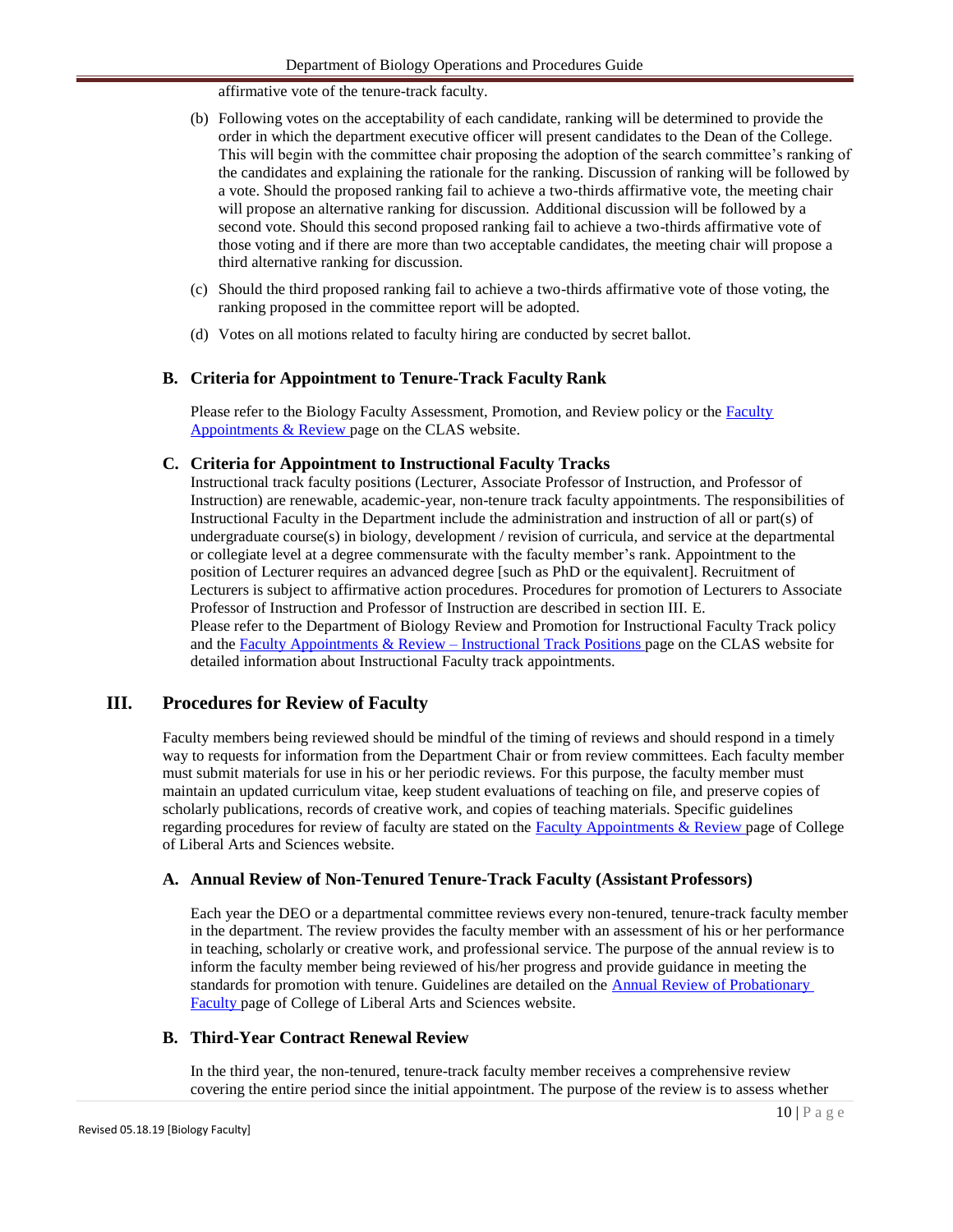the faculty member is making appropriate progress toward a tenure review that is likely to have positive results. As part of the third year review, the faculty member gives a seminar on their research. Detailed guidelines are provided on the CLAS website unde[r Annual Review of Probationary Faculty.](http://www.clas.uiowa.edu/faculty/faculty-appointments-review-annual-review-probationary-faculty) A document containing departmental target dates is provided to candidates at the beginning of the review process.

# **Review Committee Chair's Instructions to the Department Consulting Group**

The Chair of the Review Committee will read the following instructions to the DCG at the beginning of the meeting:

"According the CLAS guidelines, I will conduct the meeting. I will try to make sure I call on you in the order you signal. Please be patient. The DEO will ensure procedural correctness and can provide factual information, but will not participate in the discussion or vote. Discussion of the candidate's qualifications can only be made in relation to College and Department criteria and benchmarks. It is inappropriate to make comparisons to present or past candidates. The DEO will take notes and write a summary report describing the recommendations of the DCG and his own recommendations for or against renewal of the contract. No comments in the report will be attributed to identifiable DCG members. DCG members are also expected to keep all discussions confidential. Disclosure of confidential review matters by faculty may be considered a violation of the University Policy on Professional Ethics and Academic Responsibility. Only the candidate will receive a copy of the DEO's summary report that is submitted to the Dean. No separate summary of the discussion is distributed to the DCG."

# **C. Reviews for Promotion and/or Tenure**

#### **Process and Timetable**

Reviews for tenure and/or promotion are governed by the [CLAS/UI Procedures for Promotion and](http://www.clas.uiowa.edu/faculty/faculty-appointments-review-clasui-procedures-promotion-and-tenure-decision-making) [Tenure Decision Making,](http://www.clas.uiowa.edu/faculty/faculty-appointments-review-clasui-procedures-promotion-and-tenure-decision-making) available on the College's website. The web page contains all departmentspecific additions to the procedures, including those that are specific to the Department of Biology. A document containing departmental target dates in the review process is provided to candidates for tenure and/or promotion early in the promotion process. The candidate will give a seminar on their research as part of the review.

#### **The Tenure Decision**

According to University policy, [Operations Manual, III.10.1\(4\),t](http://www.uiowa.edu/~our/opmanual/iii/10.htm%23101)he first step in a tenure decision should be an evaluation of teaching effectiveness. While teaching and research are inextricably intertwined, teaching is a faculty member's primary obligation. Therefore, unless a determination is made that the faculty member is an effective teacher, tenure is not and should not be granted. The University is committed to the proposition that neither teaching nor research standing alone justifies the granting of tenure.

#### **Extensions of the Probationary Period**

According to University policy, [Operations Manual, III-10.1\(4\),](http://www.uiowa.edu/~our/opmanual/iii/10.htm%23101) an automatic one-year extension of the probationary period is granted if a faculty member becomes a parent during the first five years of the probationary period or became a parent within two years before appointment. In some cases, the probationary period may also be extended when a faculty member takes an approved unpaid leave for personal or professional reasons or because of a significant but temporary impediment such as a serious illness.

# **Promotion and Tenure Review Committee Chair's Instructions to the Department Consulting Group**

The Chair of the Promotion and Tenure Review Committee will read the following instructions to the DCG at the beginning of the meeting: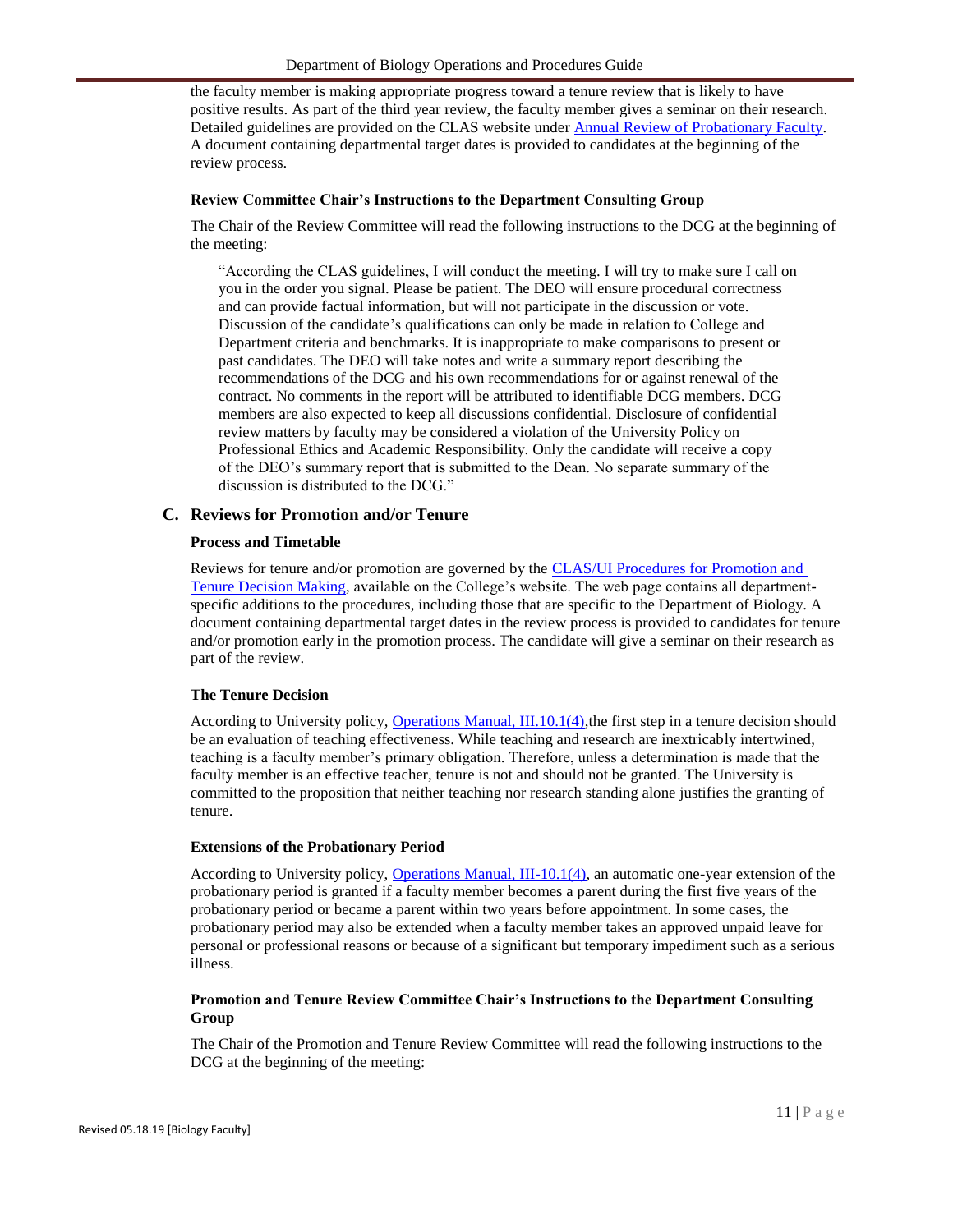"According to CLAS regulations I will conduct the meeting. I will take notes and the DEO and I will try to make sure we call on you in the order you signal us. Please be patient with us. The DEO will ensure procedural correctness and can provide factual information, but cannot participate in the discussion or the vote. The DEO will not be involved in the writing of the report based on this meeting. Discussion of the candidate's qualifications can only be made in relation to College and Department criteria or benchmarks. It is inappropriate to make comparisons with past or present candidates. Discussion will begin with teaching. After the discussion has concluded, a vote will be taken on teaching effectiveness. Research productivity will be discussed only after an affirmative vote on teaching effectiveness has taken place. If there is a negative vote on teaching effectiveness, tenure will not be granted.The summary report:

- Is based solely on the discussion that takes place.
- It will reflect the range of opinions expressed, both positive and negative.
- CLAS explicitly directs that it include the DCG's analysis of the external evaluations of the candidate's scholarship. The reason for this is that when we wrote the Promotion and Tenure report, we did not have access to these documents.
- The report will not violate DCG members' expectations of confidentiality. No comments will be attributed to identifiable DCG members. DCG members are also expected to keep all discussion confidential. Disclosure of confidential review matters by faculty maybe considered a violation of the University Policy on Professional Ethics and Academic Responsibility.
- The report will include a recommendation for or against tenure based on the criterion that a 60% majority defines a positive recommendation for promotion.
- All DCG members will receive a draft copy of the summary report and edits can be submitted to me. The turnaround on this is very fast. Each of you will get a copy of the final version.
- $\circ$  Any faculty member on the DCG may submit a further confidential evaluation to the DEO. A form is available on the CLAS website.
- $\circ$  The candidate will receive a duplicate of the summary report including the vote. Any confidential evaluations remain so."

**For candidates who were granted an extension of the probationary period:** If an extension was granted to the candidate, the following statements should be read by the Chair of the Promotion and Tenure Review Committee following the instructions to the Department Consulting Group:

"The candidate received a one-year extension of the standard tenure-clock, approved by the College and the University. This extension does not change the normal criteria for a tenurable record, nor does it imply that the candidate will be held to a standard higher than the one he or she would have had to meet if the tenure decision had been made in the year when it was originally scheduled."

## **D. Review of Tenured Faculty**

#### **Annual Reviews**

The annual review of tenured faculty is an evaluative process, which may also be formative and developmental. The review takes place in the spring semester as part of the salary setting process. The faculty member's record of activity from the previous calendar year is evaluated using the Collegiate Standards for Tenured Faculty Review and the departmental Standards for Tenured Faculty Review. The DEO conducts the annual review with the elected members of the Executive Committee serving in an advisory capacity. For detailed guidelines, visit the **Annual Review of Tenured Faculty** page on the CLAS website.

#### **Five-Year Peer Reviews**

The five-year review provides an assessment that is meant to facilitate and encourage professional vitality. The DEO will oversee the review process. There are two kinds of reviews, the standard and the